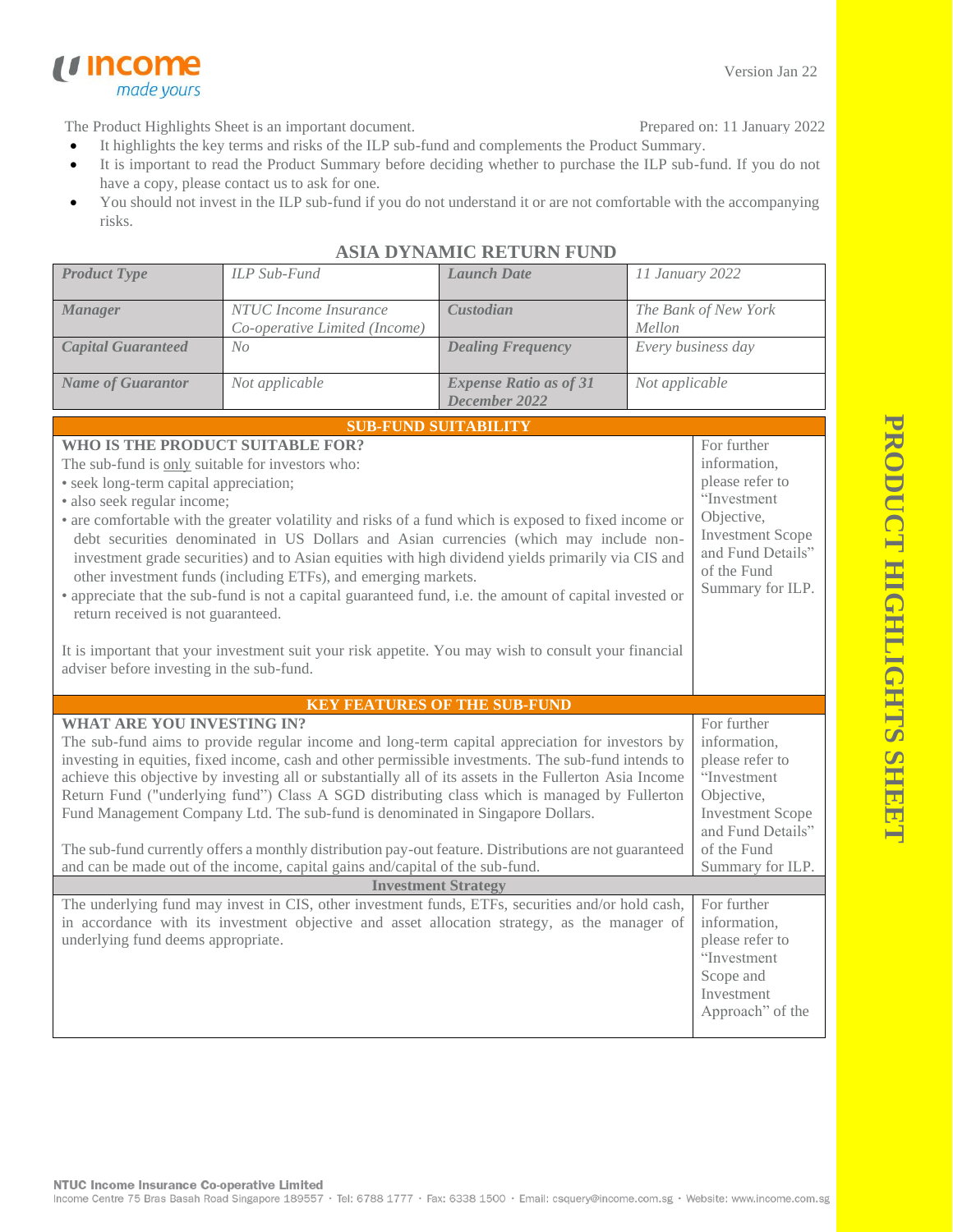## *<u>Income</u>*<br> *made yours*

| The underlying fund may invest 30% or more of its net asset value into sub-funds under the umbrella<br>Fullerton Lux Funds (Fullerton Lux Funds - Asia Growth & Income Equities, Fullerton Lux Funds<br>- Asia Focus Equities, Fullerton Lux Funds - Asia Absolute Alpha, Fullerton Lux Funds - Asian<br>Bonds), the Fullerton SGD Cash Fund, or in any other CIS.<br>The underlying fund may use FDIs for hedging, efficient portfolio management, optimising returns<br>or a combination of all three objectives.                                                                   | Fund Summary<br>for ILP.                                         |
|---------------------------------------------------------------------------------------------------------------------------------------------------------------------------------------------------------------------------------------------------------------------------------------------------------------------------------------------------------------------------------------------------------------------------------------------------------------------------------------------------------------------------------------------------------------------------------------|------------------------------------------------------------------|
| <b>Parties Involved</b>                                                                                                                                                                                                                                                                                                                                                                                                                                                                                                                                                               |                                                                  |
| <b>WHO ARE YOU INVESTING WITH?</b><br>The sub-fund is managed by NTUC Income Insurance Co-operative Limited. The manager of the<br>underlying fund is Fullerton Fund Management Company Ltd.                                                                                                                                                                                                                                                                                                                                                                                          | For further<br>information,<br>please refer to<br>"Fund Manager" |
| The custodian of the sub-fund is The Bank of New York Mellon.                                                                                                                                                                                                                                                                                                                                                                                                                                                                                                                         | of the Fund<br>Summary for ILP.                                  |
| <b>KEY RISKS</b>                                                                                                                                                                                                                                                                                                                                                                                                                                                                                                                                                                      |                                                                  |
| WHAT ARE THE KEY RISKS OF THIS INVESTMENT?                                                                                                                                                                                                                                                                                                                                                                                                                                                                                                                                            | For further                                                      |
| You should consider and satisfy yourself as to the risks of investing in the sub-fund.                                                                                                                                                                                                                                                                                                                                                                                                                                                                                                | information,                                                     |
| An investment in the sub-fund is meant to produce returns over the long-term. You should not expect<br>to obtain short-term gains from such investments. The securities and instruments in which the sub-<br>fund may invest are subject to market fluctuations and other risks inherent in such investments and<br>there can be no assurance that any appreciation in value will occur.                                                                                                                                                                                              | please refer to<br>"Risks" of the<br>Fund Summary<br>for ILP.    |
| The risk factors may cause you to lose some or all of your investments. A description of the major<br>risks is provided below.                                                                                                                                                                                                                                                                                                                                                                                                                                                        |                                                                  |
| <b>Market and Credit Risks</b>                                                                                                                                                                                                                                                                                                                                                                                                                                                                                                                                                        |                                                                  |
| You are exposed to the following risks:                                                                                                                                                                                                                                                                                                                                                                                                                                                                                                                                               |                                                                  |
| <b>Equity Market, Currency and Interest Rate Risks</b><br>The underlying fund may invest in fixed income and/or equity funds which may be subject to interest<br>rate and equity market fluctuations. The value and income of the underlying fund may not be fully<br>hedged against currency fluctuations.                                                                                                                                                                                                                                                                           |                                                                  |
|                                                                                                                                                                                                                                                                                                                                                                                                                                                                                                                                                                                       |                                                                  |
| <b>Credit Risks</b><br>Changes in the financial condition or credit standing of an issuer may negatively affect the underlying<br>fund. An issuer of fixed income securities may suffer adverse changes in its financial condition and<br>unable to pay the principal and/or interest on the instrument.                                                                                                                                                                                                                                                                              |                                                                  |
| <b>Emerging Markets Risks</b><br>The legal infrastructure and accounting, auditing and reporting standards of emerging markets may<br>not provide the same degree of investor protection or disclosure as major securities markets.                                                                                                                                                                                                                                                                                                                                                   |                                                                  |
| <b>Political, Regulatory and Legal Risks</b><br>The value of the underlying fund may be affected by international political developments, changes<br>in government policies, taxation, restrictions on foreign investment and currency repatriation,<br>currency fluctuations and other developments in the laws and regulations of countries in which the<br>underlying fund may invest. Fullerton Lux Funds is domiciled in Luxembourg and regulatory<br>protections in Singapore may not apply. They may also be subject to more restrictive regulations and<br>investment limits. |                                                                  |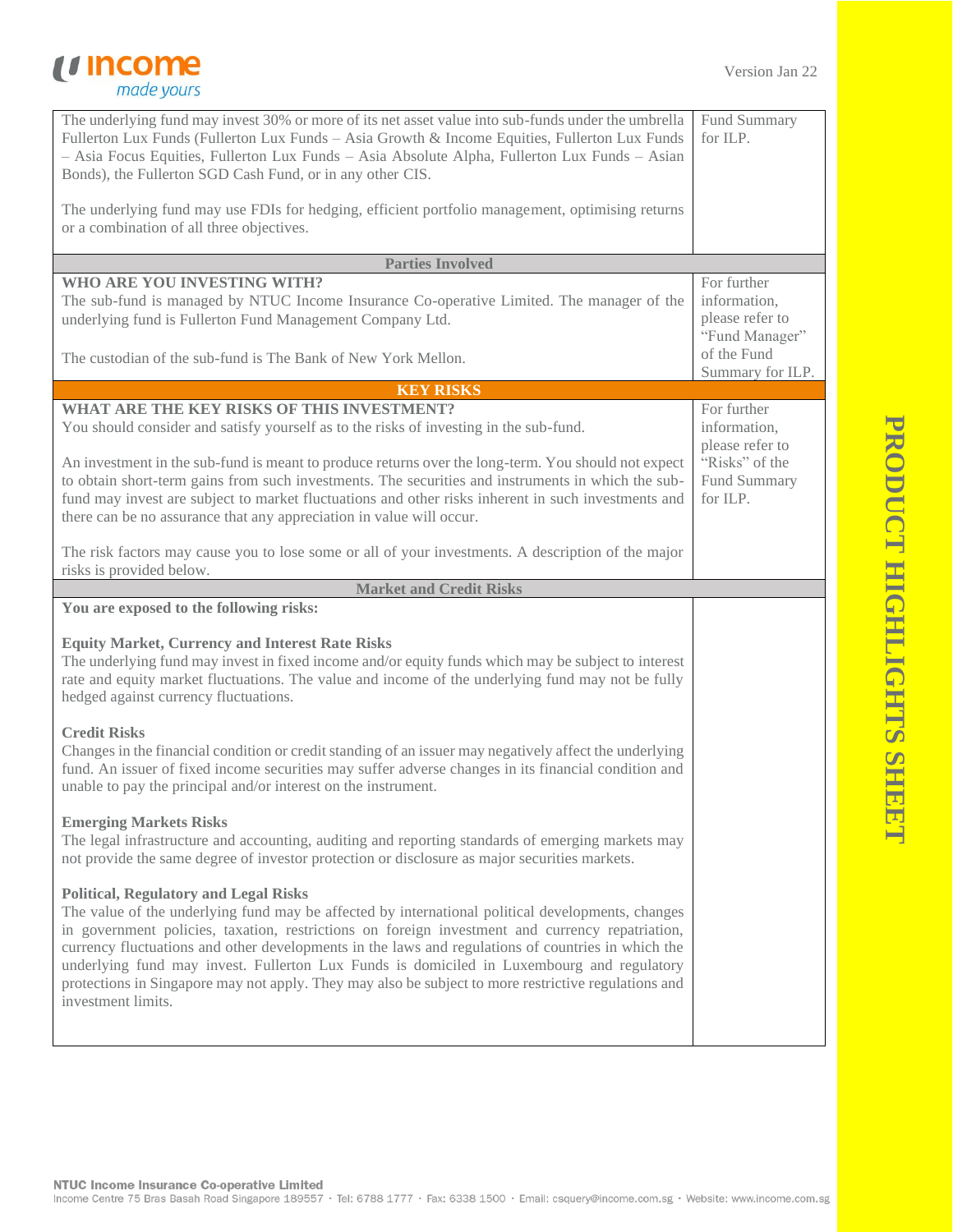

| <b>Liquidity Risks</b>                                                                                                                                                                                                                                                                                                                                                                                                                                                                                                                                                                                                                                                                                                |                                                                                                                                                |                                                                            |
|-----------------------------------------------------------------------------------------------------------------------------------------------------------------------------------------------------------------------------------------------------------------------------------------------------------------------------------------------------------------------------------------------------------------------------------------------------------------------------------------------------------------------------------------------------------------------------------------------------------------------------------------------------------------------------------------------------------------------|------------------------------------------------------------------------------------------------------------------------------------------------|----------------------------------------------------------------------------|
| <b>Liquidity risks</b><br>There is no secondary market for the sub-fund. All redemption requests should be made to the<br>Manager. In exceptional circumstances, the sub-fund's investments in underlying funds may not be<br>readily redeemable.                                                                                                                                                                                                                                                                                                                                                                                                                                                                     |                                                                                                                                                |                                                                            |
|                                                                                                                                                                                                                                                                                                                                                                                                                                                                                                                                                                                                                                                                                                                       | <b>Product-Specific Risks</b>                                                                                                                  |                                                                            |
| <b>Derivatives Risks</b><br>The underlying fund and its investment funds may use FDIs and these may negatively impact the<br>value of the sub-fund if the FDIs do not work as anticipated. The underlying fund may suffer greater<br>losses than if FDIs are not used. FDIs are exposed to counterparty, regulatory and other risks.                                                                                                                                                                                                                                                                                                                                                                                  |                                                                                                                                                |                                                                            |
| <b>Risk of Investing in other funds including ETFs</b><br>The underlying fund may be heavily invested in one or a very small number of investment funds,<br>which could result in larger gains or losses. The trading price of an ETF may differ from its NAV.                                                                                                                                                                                                                                                                                                                                                                                                                                                        |                                                                                                                                                |                                                                            |
| <b>China Risk</b><br>The underlying fund may be exposed to risks of investing in China such as limited investment<br>capabilities, QFII/RQFII/Shanghai-Hong Kong Stock Connect investment restrictions, risks of<br>investing indirectly through P-Notes, illiquidity of the Chinese domestic securities market,<br>delay/disruption in the execution and settlement of trades, and/or taxation policies uncertainties.                                                                                                                                                                                                                                                                                               |                                                                                                                                                |                                                                            |
|                                                                                                                                                                                                                                                                                                                                                                                                                                                                                                                                                                                                                                                                                                                       | <b>FEES AND CHARGES</b>                                                                                                                        |                                                                            |
| WHAT ARE THE FEES AND CHARGES OF THIS INVESTMENT?<br>Payable directly by you<br>You will need to pay the following fees and charges as a percentage of your gross investment sum:                                                                                                                                                                                                                                                                                                                                                                                                                                                                                                                                     |                                                                                                                                                | For further<br>information,<br>please refer to<br>"Fees and<br>Charges" in |
| Premium<br>Charge                                                                                                                                                                                                                                                                                                                                                                                                                                                                                                                                                                                                                                                                                                     | Premium charge may apply. Please refer to the fees and charges in the Product<br>Summary of the applicable ILP for details.                    | section 4 of the<br>Product Summary                                        |
| Policy Fee                                                                                                                                                                                                                                                                                                                                                                                                                                                                                                                                                                                                                                                                                                            | Policy fee may apply. Please refer to the fees and charges in the Product<br>Summary of the applicable ILP for details.                        | for ILP.                                                                   |
| Switching<br>Fee                                                                                                                                                                                                                                                                                                                                                                                                                                                                                                                                                                                                                                                                                                      | We currently don't charge for fund switches. Please refer to the fees and charges<br>in the Product Summary of the applicable ILP for details. |                                                                            |
| Surrender<br>Charge                                                                                                                                                                                                                                                                                                                                                                                                                                                                                                                                                                                                                                                                                                   | Surrender charge may apply. Please refer to the fees and charges in the Product<br>Summary of the applicable ILP for details.                  |                                                                            |
| There may be other fees and charges imposed at the investment-linked product level. Please refer to<br>the Product Summary of applicable ILP which you have purchased or intend to purchase for details.<br>Payable by the ILP sub-fund from invested proceeds<br>The sub-fund will pay the following fees and charges to the Manager and other parties:<br>Annual<br>1.25% per annum. This includes 1.2% management fee charged by the manager<br>of the Fullerton Asia Income Return Fund Class A SGD distributing class. The<br>Management<br>Annual Management Fee is not guaranteed and may be reviewed from time to<br>Fee<br>time. However, it shall not exceed 2.0% of the fund balance at any point of time. |                                                                                                                                                |                                                                            |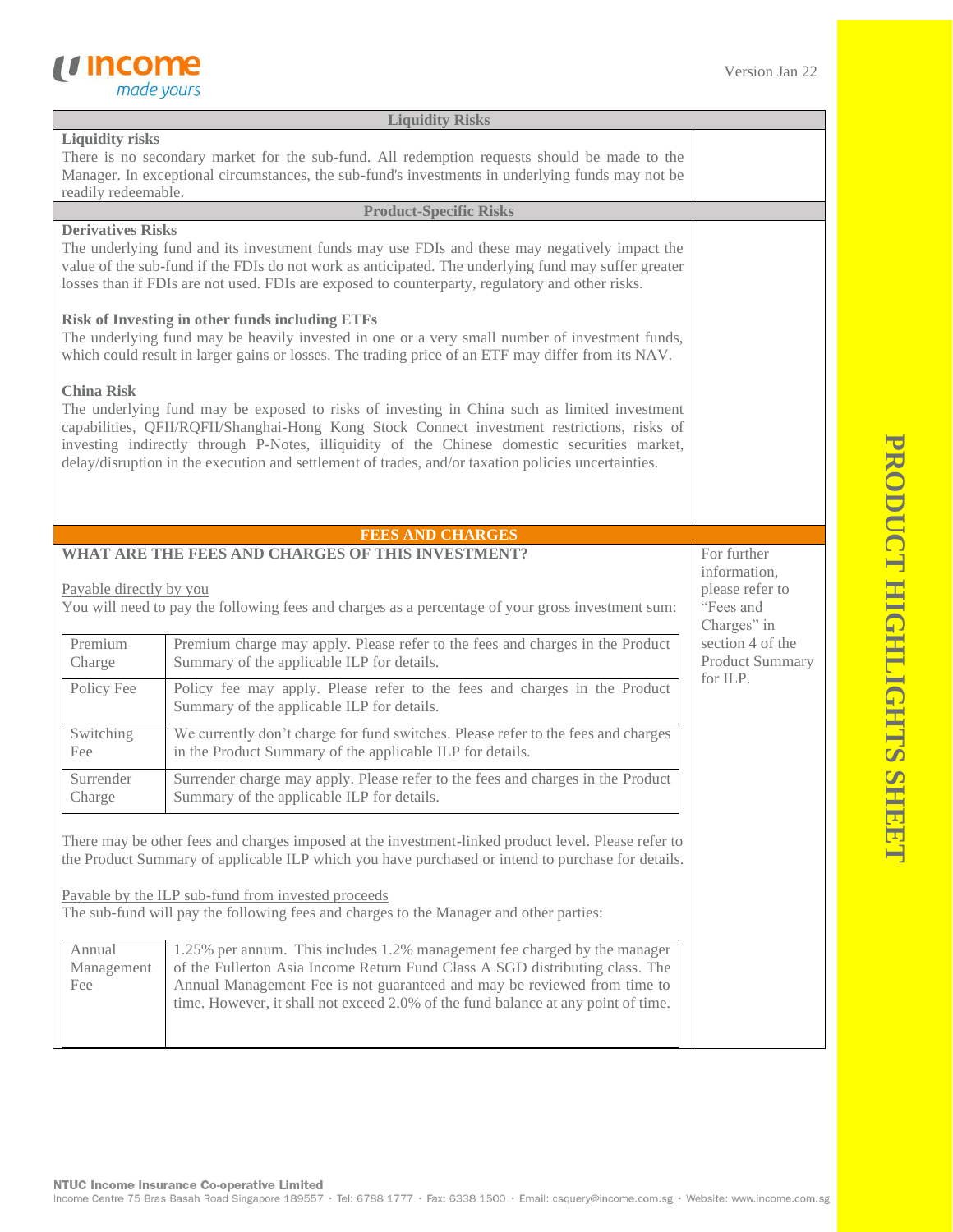*<u>Income</u>*<br> *made yours* 

| <b>VALUATIONS AND EXITING FROM THIS INVESTMENT</b>                                                                                                        |                                     |  |  |  |
|-----------------------------------------------------------------------------------------------------------------------------------------------------------|-------------------------------------|--|--|--|
| <b>HOW OFTEN ARE VALUATIONS AVAILABLE?</b>                                                                                                                | For further                         |  |  |  |
| The sub-fund is valued daily on an offer/bid basis. All transactions for ILP are based on forward                                                         | information,                        |  |  |  |
| pricing. The prices are updated on the website of Income on each business day.                                                                            | please refer to                     |  |  |  |
|                                                                                                                                                           | "Subscription of                    |  |  |  |
| HOW CAN YOU EXIT FROM THIS INVESTMENT AND WHAT ARE THE RISKS AND                                                                                          | Units" and                          |  |  |  |
| <b>COSTS IN DOING SO?</b>                                                                                                                                 | "Redemption of<br>Units" in section |  |  |  |
| You can exit the sub-fund at any time by informing the insurer, either directly or through the financial<br>adviser from whom you purchased the sub-fund. | 5 and 6 of the                      |  |  |  |
| If you do so within the cancellation period of 14 days from time of purchase, you may do so without                                                       | <b>Product Summary</b>              |  |  |  |
| incurring the sales charge and fees stated above. However, you will have to take the risk for any price                                                   | for ILP.                            |  |  |  |
| changes in the NAV of the sub-fund since you purchased it.                                                                                                |                                     |  |  |  |
| You will receive the sale proceeds within 7 business days from the time the insurer receives your                                                         |                                     |  |  |  |
| request to exit from the sub-fund.                                                                                                                        |                                     |  |  |  |
| Your exit price is determined as follows:                                                                                                                 |                                     |  |  |  |
| 1. If you submit the redemption order before 3 pm on a business day, you will be paid a bid                                                               |                                     |  |  |  |
| price based on the net asset value of the sub-fund at the close of that business day.                                                                     |                                     |  |  |  |
| 2. If you submit the redemption order after 3 pm, you will be paid a price bid based on the<br>net asset value at the close of the next business day.     |                                     |  |  |  |
|                                                                                                                                                           |                                     |  |  |  |
| The sale proceeds that you will receive will be the exit price multiplied by the number of units sold,                                                    |                                     |  |  |  |
| less any charges as stated in the terms of the ILP, if applicable.                                                                                        |                                     |  |  |  |
| An example, assuming that redemption charge is not applicable, is as follows                                                                              |                                     |  |  |  |
| Number of units sold<br><b>Gross Sale Proceeds</b><br>Exit price<br>X<br>$=$                                                                              |                                     |  |  |  |
| S\$1.250<br>X<br>1,000<br>S\$1,250<br>$=$                                                                                                                 |                                     |  |  |  |
|                                                                                                                                                           |                                     |  |  |  |
| <b>Gross Sale Proceeds</b><br><b>Redemption Charge</b><br><b>Net Sale Proceeds</b><br>$=$<br>$\sim$                                                       |                                     |  |  |  |
| S\$1,250<br>S\$0.00<br>S\$1,250<br>$=$                                                                                                                    |                                     |  |  |  |
|                                                                                                                                                           |                                     |  |  |  |
| Depending on the ILP that you are investing in, a redemption charge may be applicable. Please refer                                                       |                                     |  |  |  |
| to the Product Summary of the ILP for more details.                                                                                                       |                                     |  |  |  |
| <b>CONTACT INFORMATION</b>                                                                                                                                |                                     |  |  |  |
| <b>HOW DO YOU CONTACT US?</b>                                                                                                                             |                                     |  |  |  |
|                                                                                                                                                           |                                     |  |  |  |
| More information on the sub-fund could be obtained from the following website:                                                                            |                                     |  |  |  |
| www.income.com.sg/fund/coopprices.asp                                                                                                                     |                                     |  |  |  |
| Alternatively, you may contact our Customer Service Officers at 6788 1122 / 6788 1777 or email us                                                         |                                     |  |  |  |

NTUC Income Insurance Co-operative Limited<br>Income Centre 75 Bras Basah Road Singapore 189557 · Tel: 6788 1777 · Fax: 6338 1500 · Email: csquery@income.com.sg · Website: www.income.com.sg